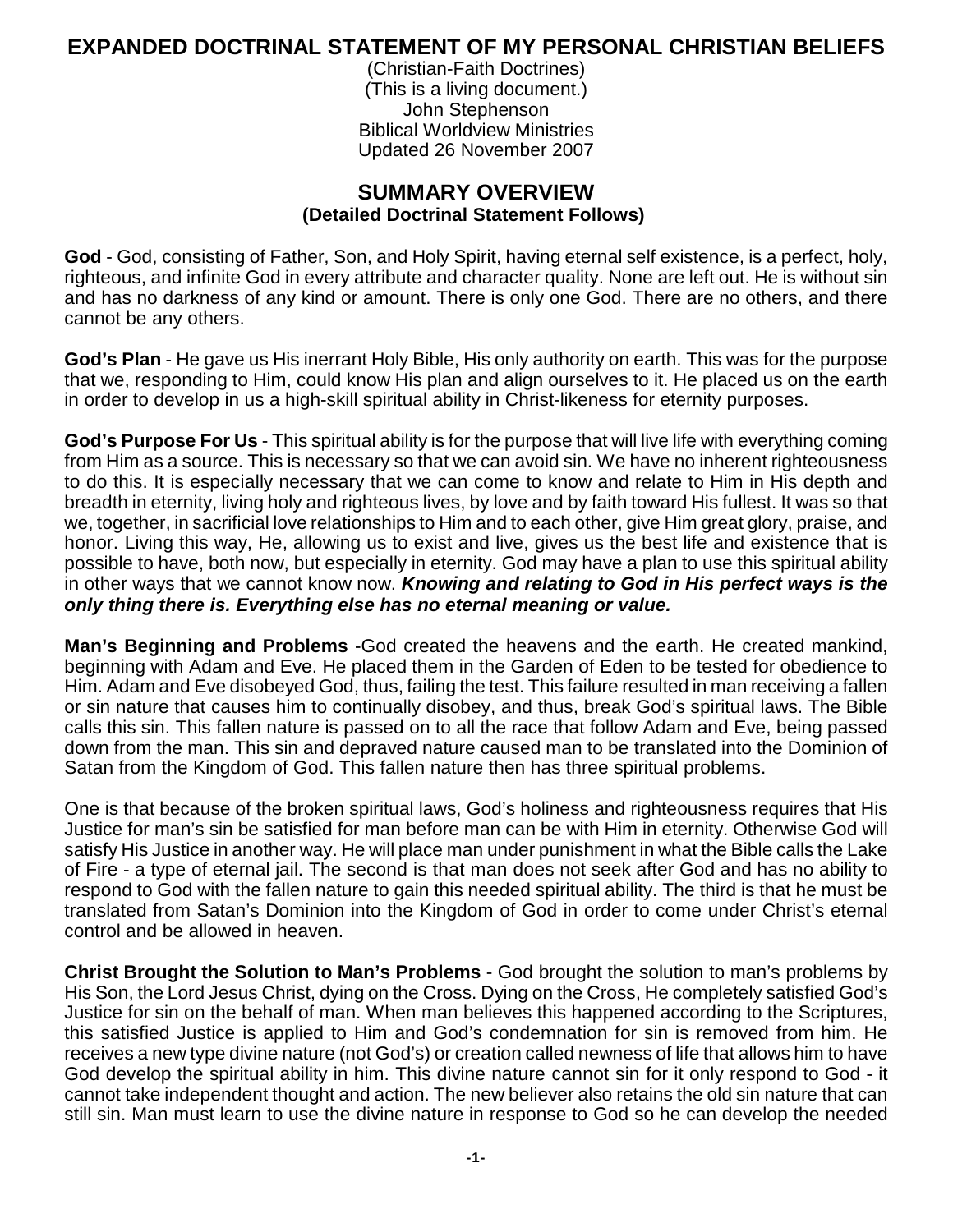spiritual ability in Christ-Likeness.

**Man Must Accept God's Solution By Faith** - For man to receive this satisfied Justice, he must, as God works in Him: (1) admit that he is a sinner, a breaker of God's spiritual laws and has need of salvation (Romans 3:23; 6:23; (2) believe that Christ did indeed satisfy God's Justice for sin for him on the Cross (Romans 1:16; 4:24-25; 5:8; 1 Corinthians 15:1-4; 2 Corinthians 5:21; Ephesians 1:7; 2:8- 9) and (3) receive this satisfied Justice personally by praying to God from his faith telling God he believes that Christ did satisfy this justice for sin, all according to the Scriptures (the Holy Bible) . His prayer activates his faith, and God saves him based on only his faith that has been activated. (John 1:12; Acts 16:31; Romans 10:9-10, 13).

When man does this as God works in him, God: (1) applies the satisfied justice to believing man; (2) allows him now to go to heaven to be with him eternally; and (3) gives man this new nature (a new creation) that allows man to respond to God using the Bible teachings so that God will begin to develop this spiritual ability in him.

**Man is Called Out From the Dominion of Satan into the Kingdom of God** - Man being born with the fallen nature resides in the Dominion of Satan. When one believes that Christ died on the Cross for sin, was buried, and was resurrected from the dead (called the Gospel), he is legally translated into the Kingdom of God. Being in the Kingdom of God, the Bible calls justified man His Church. The new believer has both the new divine nature and the old sin nature. The unbeliever has only the sin nature that does not seek after God.

**Man Must Obey God to Have this Spiritual Ability Developed in Him** - Man, using the new divine nature, now must learn to walk by faith, love, and hope in relationship living with God under the leading of His Holy Spirit in order for God to develop this spiritual ability in Christ-likeness in him. Whatever spiritual ability man has developed in his lifetime will be the degree that he will be able to get to know God in eternity.

**The Job of the Church** - The main job of the Church is to train her people with God's Whole Council so they, with God working in them, can reach this maximum mature spiritual ability in Christ-Likeness. The job of the Church is also to train and use her people to evangelize both local and foreign "total" areas and then disciple her converts to become mature in Christ. This Is in contrast to working mainly for some spiritual growth and doing some evangelism.

**Christ's Second Coming, Resurrections, and Final Judgments** - Christ will come again to rapture and resurrect the Church and take her to the new Jerusalem to be with Him forever. He will reward the believers individually for their divine works. At His coming, he afterward will also resurrect all unbelievers and judge them individually according to their works and cast them into the Lake of Fire forever for punishment.

**Conclusion** - Man then must believe that Christ died on the Cross for sin in order for God to remove His condemnation from him, and then proceed to follow God by learning and obeying the Bible so that God will develop this spiritual ability in him. Because pursuing mature spiritual ability in Christ-Likeness is commanded and the testing environment of the world, flesh, and devil Is not allowed in heaven, there is the most likely situation that the spiritual ability we have at death we will have forever without any further opportunity to increase or improve it. (We will not all have the same spiritual ability or God could have just created us that way in the beginning.)

#### *Apart from going to heaven, and knowing and relating to God, there Is nothing. Not to pursue and develop the maximum high skill spiritual ability we can have is a most terrible and eternal*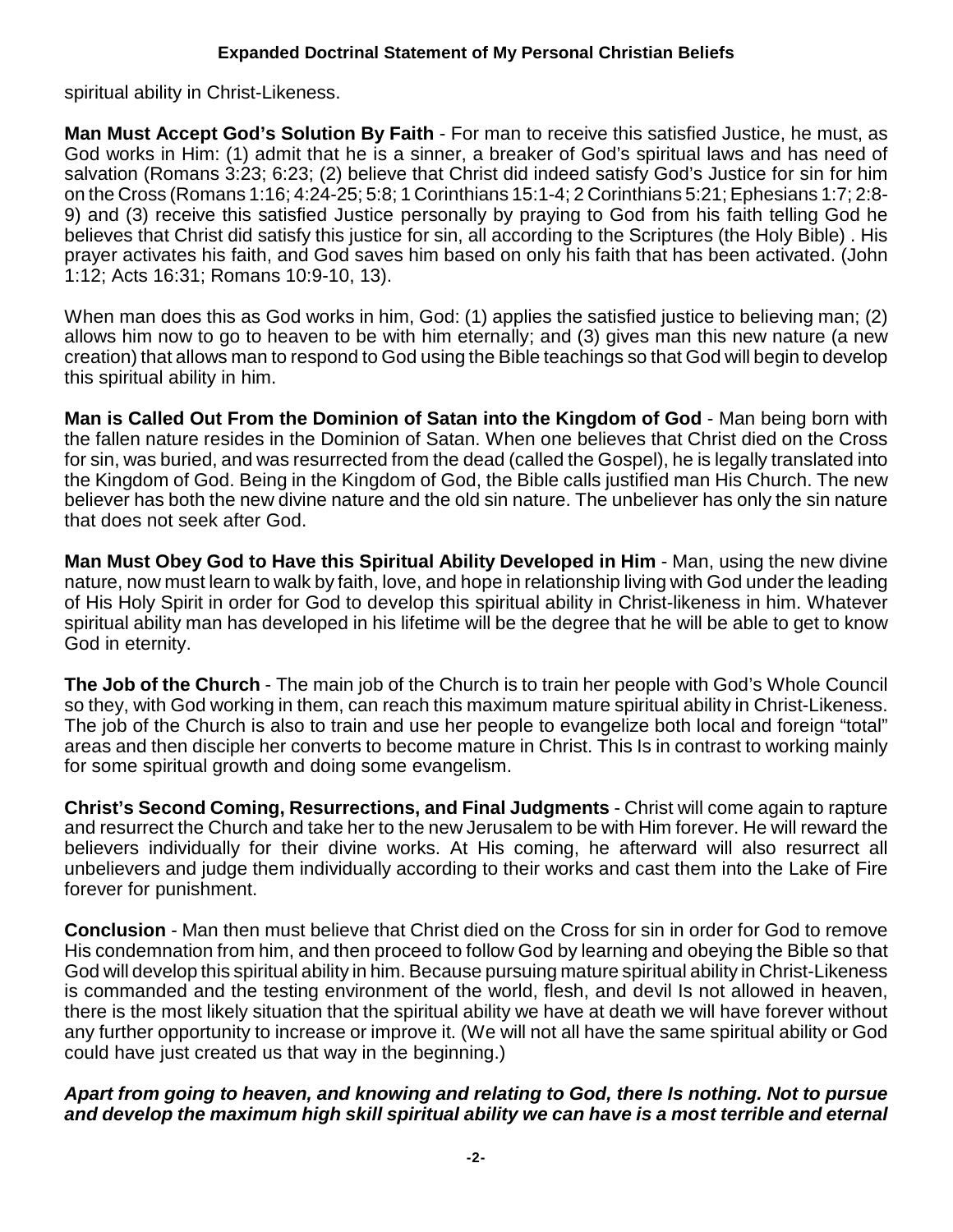*mistake.*

# **THE EXPANDED DOCTRINAL STATEMENT**

**GOD'S PURPOSE FOR US ON EARTH -** *God's purpose for placing us on earth is to develop in us a personal mature high-skill spiritual ability in Christ-likeness in relationship living. This new ability is to be used in eternity to know Him and to live lives of perfect truth in absolute fellowship and unity with Him in relationship living.* This spiritual ability is founded on love and perfect truth so that we can know Him and relate to Him in His depth and breadth, both now but mainly throughout eternity. *In eternity, it will be God all in all.*

*Knowing and relating to God according to His ways is the only thing there is. He is the only one who is perfect, holy, righteous, and true.* God is all truth, and He inherently has eternal self existence and possesses all perfect attributes and character qualities that allows for a perfect life love, holiness, righteousness, and sacrificial service in complete unity with God. *He is the only one that holds the future for us. Apart from being in eternity with God and knowing and relating to Him in His depth there is nothing.* 

Having this spiritual ability of being in unity with God with maturity and high skill, we can: (1) walk in intimate relationship with Him and can get to know Him in His depth; (2) praise Him with great richness; (3) serve Him and each other with great sacrificial love; and (4) live holy and righteously before Him to the fullest. In this condition, He meets our every need. We will have unity relationship with Him, doing everything in common with Him. In eternity, He will share many new things with us that we cannot know now, things we have never and can never even think about. *This is what God has planned for all of us.*

*Because developing this Christ-like spiritual maturity in us appears to be the main reason God created us and put on the earth in this lifetime, we must not miss cooperating with Him so this happens.* For this to occur, we must have salvation in Christ and, under His Holy Spirit, learn and apply specific truths and principles in unity relationship with Him.

*In order for us to develop this spirituals ability, we are to seek to being in unity with Him in all things. We are to learn to live by faith in Him to bring results of His many promises to us so that we will not sin. The results then are based on His action and not on ours. We must learn to live by faith for Him to reveal more and more about Himself. We must learn to from our love for Him obey His commandments. This allows us to live holy and righteous lives. We are to learn to live by hope that things will always be good and have even greater revelation of God. We must learn to be sacrificial love servants to Him and to each other. A righteous life is centered in serving others, instead of depending upon and expecting to be served. Thus, because God is ultimately in charge, the Word of God must be our only source of a walk and ministry with God. This walk must be both academic and especially in practice. The high-skill comes only when this spiritual ability Is lived out in actual practice.*

*Because God alone possesses and can have perfect character qualities and attributes (such as righteousness and holiness), all things for our lives must come from God as a source for everything. This includes salvation throughout our lifetimes for this spiritual ability to occur and be utilized so that we live without sin and by love, faith, and hope. We have no inherent righteousness.* He must work in us, and we must respond to His work. For man to live holy and righteous, he must always take direction in all aspects of life continuously in real time from and led of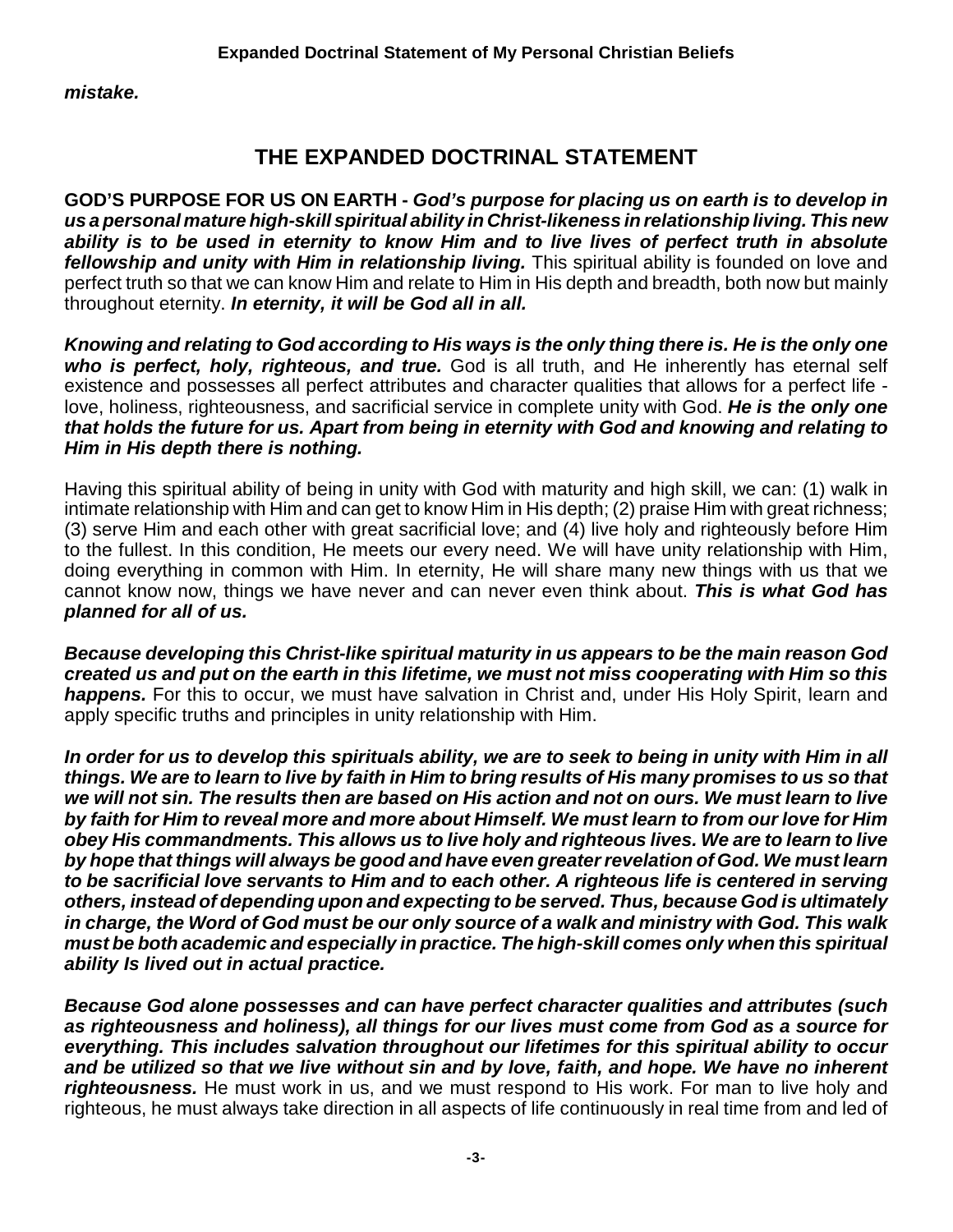God's Holy Spirit. This is how we will live in eternity. Man has no capability in himself, saved or unsaved, to live righteously and holy by himself. Our talents, gifts, and abilities are to be used to the fullest in response to God, but not for life's direction.

*Thus, we should pursue becoming mature in Christ with all diligence and commitment. If we do not have this pursuit and its accomplishment, in relationship living as a sacrificial servant we have made a most terrible and eternal mistake*. We will have greatly erred and not accomplished God's main purpose for us in this lifetime. (We are to do things because He is leading us to do them by His Holy Spirit, not because we believe it to be good things to do.) We can only reap what we sow and in the direction and amount we sow. Thus, in this lifetime, we should sow 90% or more of our time to God and to this purpose. *The price is high to do this, but it is even higher if we do not.*

We must be trained and train others with God's Whole Counsel in its depth and breadth to know, believe, and live out its teachings at the mature and higher-skill levels. This Whole Counsel must include those teachings that allow us to stand, walk, and minister strong in Christ and His work. This result requires both academic and practical training in God's Whole Counsel (all of Scripture) in depth and breadth - a prepared curriculum. This curriculum consists of both positional and living-life doctrines, leading to a life of complete unity with God. *We are to see that a unity walk with God is the most important and the highest value to us. There is nothing of more value or of more importance. Thus, we are to seek out what and how He wants things done and do them with commitment and excellence, without adding our own ideas.*

God in His omniscience sees and knows the past, present, and the future all at the same time. Thus, he sees what that will happen to us as already happened, even though in our life times, our events are sequential with our future events still coming. For example, Christ was crucified before the foundation of the world, before man was created, in God's view. God chose who would believe and what works they would do before the world's foundation.

(Psalm 133:1; John 5:19, 20; 14:15; 15:10, 26; 16:5, 7; 17:23; Acts 20:26-27; Romans 1:17; 8:18; I Corinthians2:9; 13:13; 15:8; Galatians 2:20; Ephesians 3:14-21; 4:11-13; Philippians 3:10; Ephesians 1:4; 2:10; 3:8, 19; 4:3, 13 Colossians 1:14, 28-29; Hebrews 6:1; 2 Timothy 3:15-16; James 1:2-4; 1 John 2:6; 4; 5:20; Revelation 13:8)

**THE HOLY BIBLE** - The Holy Bible (in its original languages and manuscripts), consisting of both the Old and New Testaments (only 66 books), is the inerrant and Holy Spirit inspired Word of God and is the *only* authoritative source there is from God. (No church, church leader, or any other person or book is the authority.) We are to live under its authority and our faith-love-hope obedience is to be based *only* on and from God's Word. We are not to add to it or subtract from it. Thus, we are not to use our own ideas for what we are to do and how we are to do things when the Bible is silent on the subject and when the Bible gives instructions on the subject. We can determine how we do things that the Bible instructs us for what we are to do when the instructions are not given in the Bible for how to do things. When we do and act on our own, we are (1) not acting in unity with God; (2) acting as our own authority; (3) doing what is right according to our own eyes; and (4) we trying ourselves to work all things together for good - all of which God is against. It is sin. (2 Timothy 3:16-17; 2 Peter 1:20-21; Revelation 22:18-19.)

**THE ONE AND PERFECT GOD** - There is *only one* God, and He is a perfect person and complete in every attribute and character quality. He is complete in Himself and has self existence. He is omniscient, omnipotent, and omnipresent. There is not now and never will be another God. God is not made up of the sum of mankind or everything that exists, and mankind is not and cannot evolve to become a god or gods. (Deuteronomy 4:35; 6:4; 1 Samuel 2:2; 2 Samuel 7:22; 1 Kings 8:60; Isaiah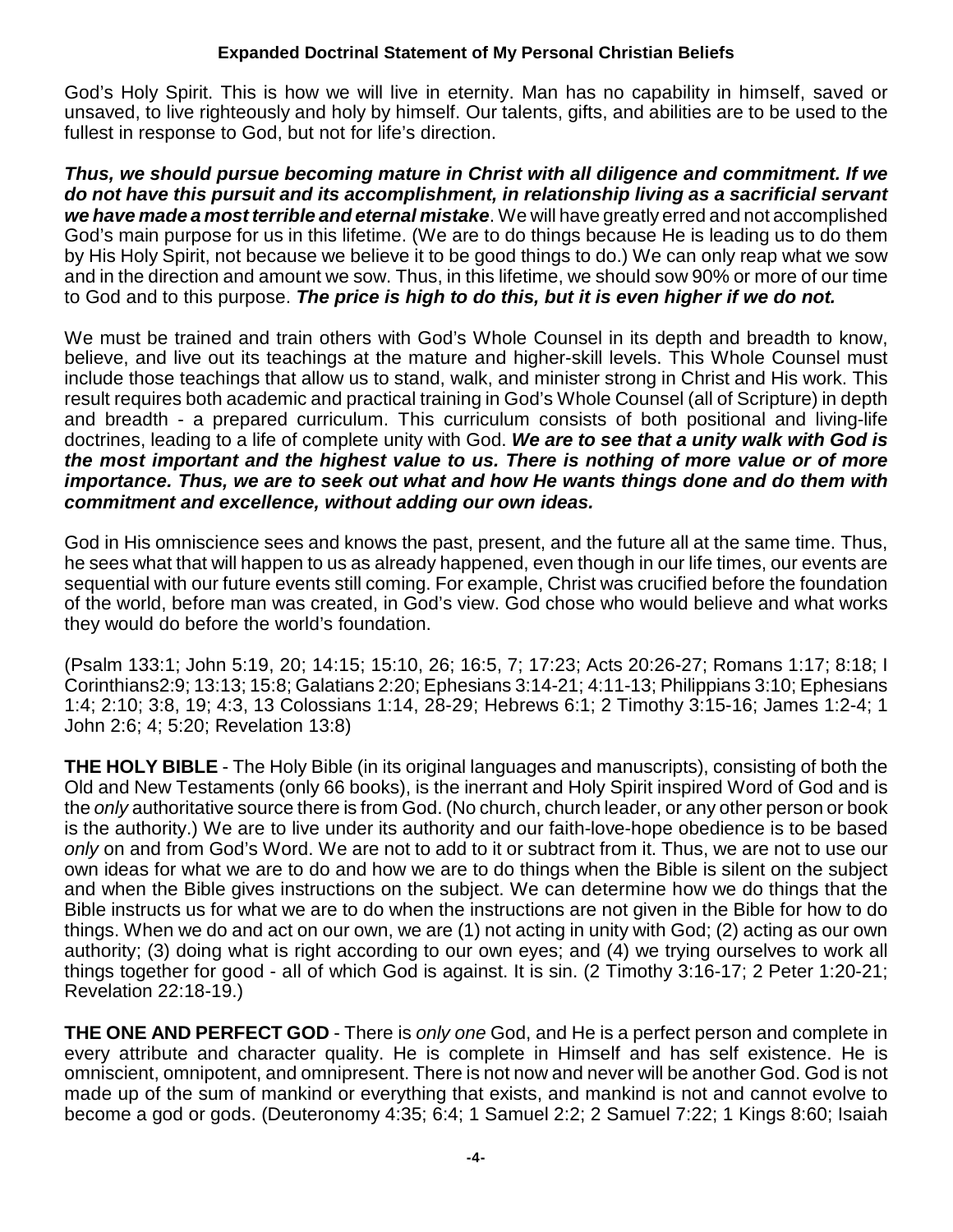43:10; 44:6; 45:5; Mark 12:29, 32; John 17:3; 1 Corinthians 8:6; Ephesians 4:6; 1 Timothy 2:5.)

**CREATION** - God created the heavens and the earth, mankind and angels, from the invisible world. Mankind and angels did not and cannot evolve, or occur by chance. (Genesis 1:1, 27; 5:1-2; Deuteronomy 4:32; Isaiah 42:5; 45:12, 18; John 1:3; Ephesians 3:9; Colossians 1:16; Revelation 5:13; 10:6.)

**GOD IS A TRINITY OR TRIUNITY** - God exists eternally as a Triunity consisting of the Father, the Son, and the Holy Spirit. Accordingly, the Son, the Lord Jesus Christ, has always existed and always will exist. (Christ was not created.) (Matthew 3:16-17; 15:26; 16:5, 7; 17:23; 18:19; John 1:1, 2; 15:26-27; 16:13-15; Romans 16:26; 1 Corinthians 2:11;1 Peter 1:20.)

(In examining the Scriptures there appears to be two possibilities for the Triunity. The most accepted one is that God consists of three persons of the Father, the Son, and the Holy Spirit. The Father is the source of all things. The Son embraces the Father and does only the Father's will and work, never taking any independent initiative. The work of the Father, through the Son, is carried out by means of the Holy Spirit. Thus, in this model, we have the source of the Father for all things, the embracement of the Father by the Son to carry out His will, the interaction of the Source with the environment or result is carried out by the Holy Spirit. Thus, all of the Godhead are involved in all that God does such as in creation.

The less accepted and other and very likely possibility is that the Father is a triunity of the Father, Son, and Holy Spirit (the infinite invisible God), and also the Son is a triunity of the Father, Son, and Holy Spirit (the God that we will see). In other words, as the Bible directly teaches, there is but one God the Father and one Lord Jesus Christ, each in themselves being a triunity of Father, Son, and Holy Spirit. (When Christ spoke of His Second Coming, He said only the Father knows of the time. He left out the Holy Spirit. The Bible teaches that one is not a Christian unless they have the spirit of Christ. The epistles are from God the Father and the Lord Jesus Christ. The Bible teaches that God is the head of Christ, Christ is the head of man, and man is the head of woman. The Holy Spirit is not mentioned in either.) This is a similar divine model of source, embracement of source, and the way God interacts with the environment. But this model is more complex in its understanding. (Isaiah 9:6; Matthew 24:36; Mar 13:32; John 5:19-20; 14:16;Romans 8:9; 1 Corinthians 8:6; 11:3))

Which ever is the model of God, the Father, Son, and Holy Spirit are God. Thy have always existed without being created.

**MAN IS CREATED IN THE IMAGE OF GOD** - As God is a triunity of Father, Son, and Holy Spirit, man is created in this image as a triunity of soul, body, and spirit. When we do things, we have motivation or purpose (the source of our actions), an action that flows from or embraces this motivation or purpose (actions that embrace our source), and a result or consequence of the actions. Thus, the way we live is founded on the image and triunity of God.

Thus, for one to have sin, either a mental or physical (or both) action must embrace the motivation or purpose from man as a source in order for a result of sin to occur. For God to respond to our faith, our faith must be activated by some action showing that the faith is living. We can have knowledge and faith that God will save us from our sins. But we must act from this faith for God to save us. Otherwise our faith exists (source), but It is dead faith (being without action or works embracement), and God does not save on this basis. We cannot save ourselves because our source (us) is unrighteous. (Genesis 1:27; 1 Corinthians 2:11; Ephesians 2:8-9; Hebrews 4:12; James 1:15; 2:26)

**THE LORD JESUS CHRIST** - The Lord Jesus Christ came down from heaven to do the Father's will.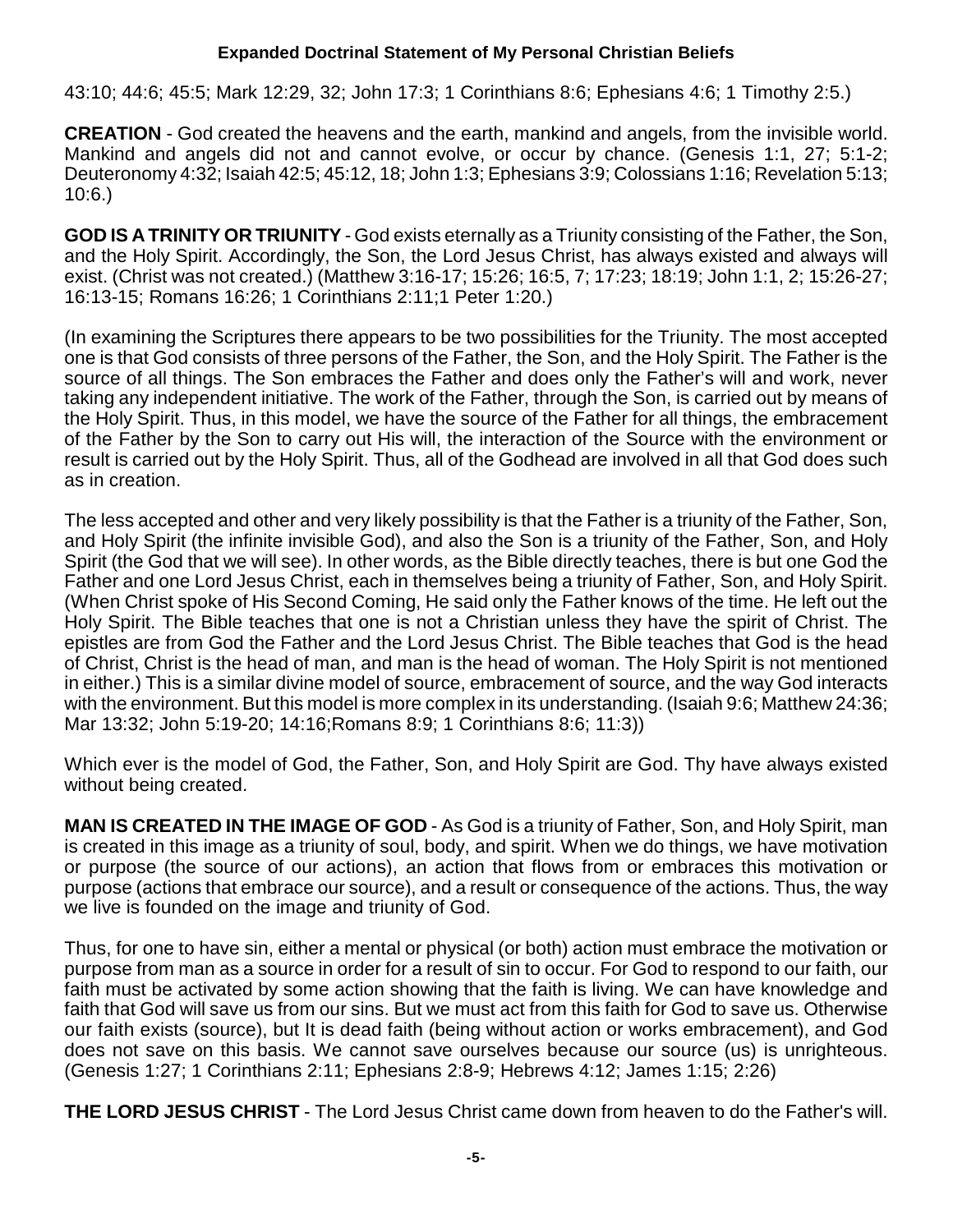He was born of a virgin (Mary) to fulfill prophecy as the coming Messiah. He was sent by the Father and conceived by the Holy Spirit in order to be the Son of God and have a divine nature (that allows Him not to sin), and not have a fallen nature as all mortal men have (that causes them to sin). (Matthew 1:18-25; Luke 1:26-35, 38; 19:10; John 3:17; 6:38.)

**SPIRITUAL WARFARE CAUSING MAN THROUGH TESTING TO CHOOSE TO OBEY GOD (CHRIST) OR SATAN IS USED TO MATURE CHRISTIANS** - Man (Adam and Eve) was initially created perfect and sinless (but not with a divine nature) and placed in the Garden of Eden, but without much spiritual ability. He was led by God to be tested by Satan (called the serpent) as to whether or not he would obey God. Man being immature in spiritual ability chose to obey Satan. Man chose to obey Satan, disobeying God, so that he could have the knowledge of good and evil. This was so that He could have the wisdom (wiseness) in order to manage or run his own life apart from God. As a result of this disobedience, man received a fallen or sin nature that does not seek after God or to obey God. It causes man to sin, breaking God's laws. This sin nature is past on to all people through the male. (This is why Christ had to be born of the Holy Spirit in Mary in order to have a divine nature that cannot sin.) Thus man is born into the world under the condemnation of God for sin, the breaking of His laws. Through the seed of the woman (Eve to Mary), God promised a Savior (Christ) that would destroy Satan. In the fall of man, Satan usurped the Kingdom of God that became the Kingdom of the World (and the Title Deed of the Earth) away from Christ. Thus, man is born into the Dominion of Satan. He must be saved out of it into the Kingdom of God. (This is one main reason why Christ on earth only offered the Kingdom of God to the Jews and not the Kingdom of Israel.)

There are holy angels under the leadership of Christ and evil angels are under the leadership of Satan. We do not have all the information, but Christ is bringing people to believe the Gospel, accomplish God's work, and take believers to maturity in Him. Satan is influencing people not to believe the Gospel and not to do God's works. Thus, he works to influence the Church to: (1) use only user-friendly elementary teaching; (2) not to do much evangelism outside the Church buildings; (3) believe in wrong spiritual doctrines - that is to establish many false religions (so many religions will look correct so that people will be confused and might not find Christ for true salvation); and (4) involve everyone in immorality so God cannot effectively use them and so they cannot find true salvation. He is also attempting to set himself up as world ruler through his man (the antichrist or beast out of the sea) so that through deception, the unbelievers will worship hm as god. It is through Satan the testing environment of the world, flesh, and the devil was established. The testing is whether or not one will do, have, and become what God wants or what man (Satan) wants. Doing what man wants is called the lust of the eyes, the lust of the flesh, and the boastful pride of life. These represent the source of why we do things. When we do what God wants, we are living trusting God to bring results. This is living under Grace. When we live the way we want, we trust ourselves to bring the results. This is living under law, including the law of sin and death.

(Genesis 3:1-7, 15; Mark 1:15; Luke 4:43; 18:1; John 3:3, 5; 18:36; Acts 1:3, 8; Galatians 5:19-21; Ephesians 1:4-5; 2:10; 5:10-17; 1 John 2:15-17; Revelation 13)

**UNBELIEVERS ARE UNDER GOD'S LAW** - Being born physically under God's law and apart from God's help, and in order to go to heaven and be with God, one must obey God's Law perfectly all their lifetime without error (called sin). However, being born with fallen natures, all people will transgress and have transgressed, or broken, God's spiritual laws. All people are unable to obey God's Law perfectly. Thus, every person has sinned and has come short of God's glory (a perfect life, employing all perfect attributes and character qualities, according to absolute truth without any sin).

God's justice (holiness and righteousness) requires a payment (satisfied justice) for people breaking His spiritual laws (people being sinful) that they cannot satisfy or make payment. Thus, one cannot be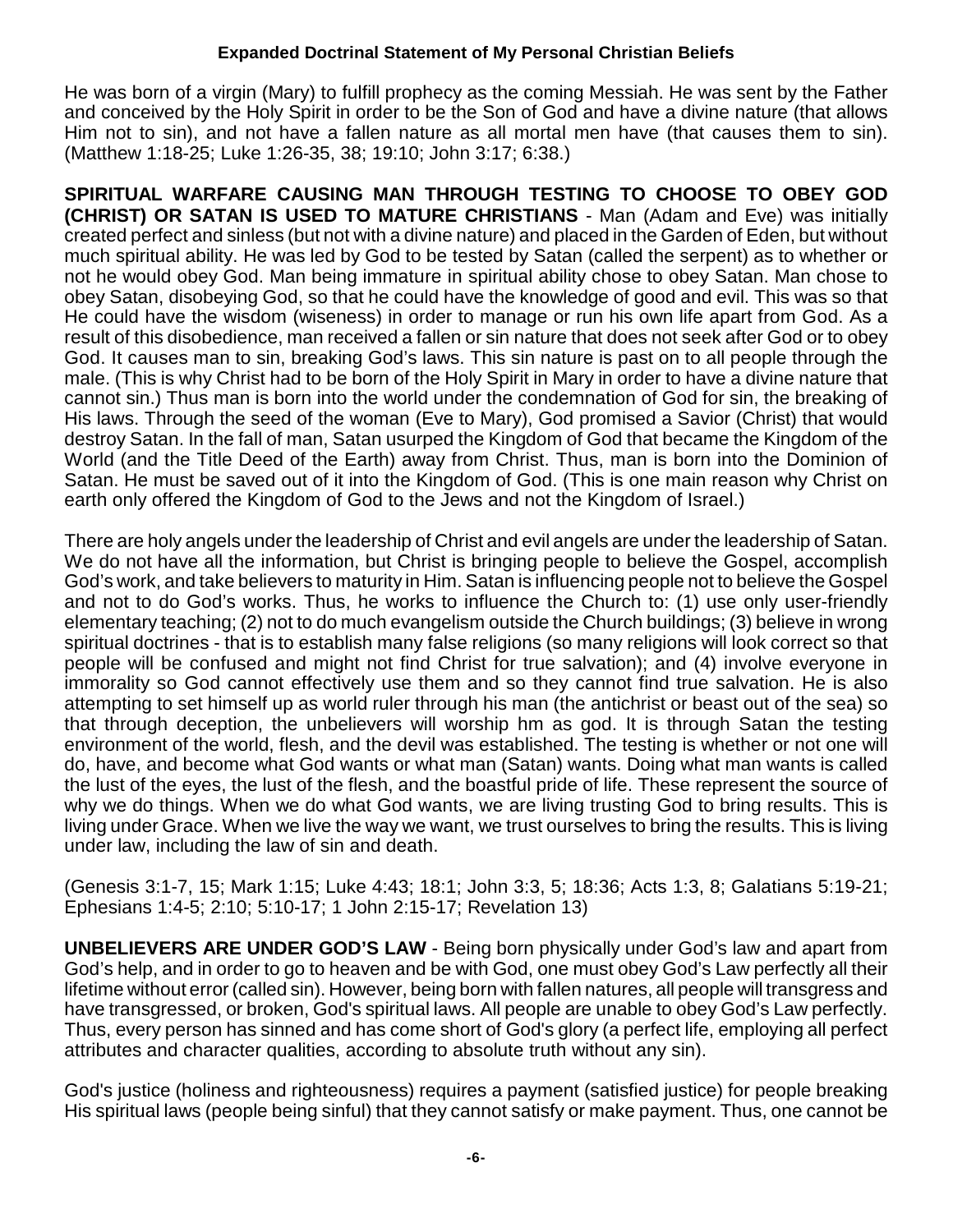resurrected after death and go to be with God in heaven after death and resurrection unless the justice for these broken spiritual laws is somehow satisfied. This is a legal courtroom situation.

God gave the Law as a tutor to lead us to Christ. It was to show that we could not obey the law and had need of a Savior that would satisfy God's justice on our behalf. We could not save ourselves. It was to show us that we must trust God, not ourselves, in living our lives if we are to be free from sin. Man has no inherent righteousness of his own.

(Hosea 13:14;1 Corinthians 15:56; Romans 2:12-13; 3:9-20, 23, 28; 5:18; 6:23; 8:1, 28-29; Galatians 2:16; 3:11, 23-25; Hebrews 2:14; Revelation 20:11-15; 21:8.)

**UNBELIEVERS ARE UNDER GOD'S CONDEMNATION** - Thus, all people are born under and are held under God's condemnation under the custody of the Law and under the power of death until such time God's justice for their sin is satisfied on and applied to their behalf. Thus, all people are born condemned before God and after their resurrection and judgment are destined to be cast into the Lake of Fire (a type of prison) for the satisfaction of God's justice. (It should be noted that hell is not the Lake of Fire, but instead is the temporary place for unbelievers until their resurrection and judgment to be then cast into the Lake of Fire.) Left in this state, they cannot go to heaven to be with God. It appears that unbelievers will remain in the Lake of Fire forever in order to alternatively satisfy God's Justice. (There is the question as to whether or not the unbeliever can get out of the Lake of Fire after a very long period for the satisfaction of God's justice There is no direct teaching that unbelievers ever get out of the Lake of Fire. We must hedge against this not happening by being sure to receive the Gospel.) (Hosea 13:14;1 Corinthians 15:56; Romans 3:9-20, 23; 5:18; 6:23; 8:1; Galatians 3:23; Hebrews 2:14; Revelation 20:11-15.)

**CHRIST FULFILLED THE LAW** - The Lord Jesus Christ, not having and never having a sin nature, lived a perfect life on earth without sin. He fulfilled (obeyed God perfectly) the Law perfectly. His perfect life demonstrated that He was qualified to die as a substitutionary sacrifice for all of mankind's sins. He had pure sinless blood.

(Isaiah 53:5, 10, 12; 2 Corinthians 5:21; Hebrews 5:8-9; 1 Peter 1:18-19.)

## **JUSTIFICATION OR ETERNAL LIFE SALVATION**

**Christ's Death Satisfied God's Justice for Sin and Established the New Covenant for Salvation** - Christ's Death on the Cross for sin, His burial, and His bodily resurrection from the dead on the third day, according to the Scriptures (called the Gospel), completely satisfied God's justice for everyone's sin (No one was left out). This Gospel is the power of God for salvation for every person who believes and receives it. He became sin for us who in Himself knew no sin. His blood purged out sin so that it no longer exists in the record books. In effect, this work being an atonement for iniquity, placed a covering over sin, so it could never be seen again.

Thus, Christ on the Cross established the New Covenant in His blood legally for salvation. The New Covenant is a legal contract between God and man that if one believes the Gospel, one will be saved and go to be with God in heaven - all based *only* on Christ's complete and finished work on the Cross, totally or completely apart from any effort or work of man. No one is saved apart from this New Covenant. Christ had to die to place the New Covenant into effect such as necessary to activate a last will and testament.

Christ's work on the Cross was completely efficacious, a complete work. Man cannot add to or subtract anything from it. God rejects all of man's works (including water baptism) and/or righteousness to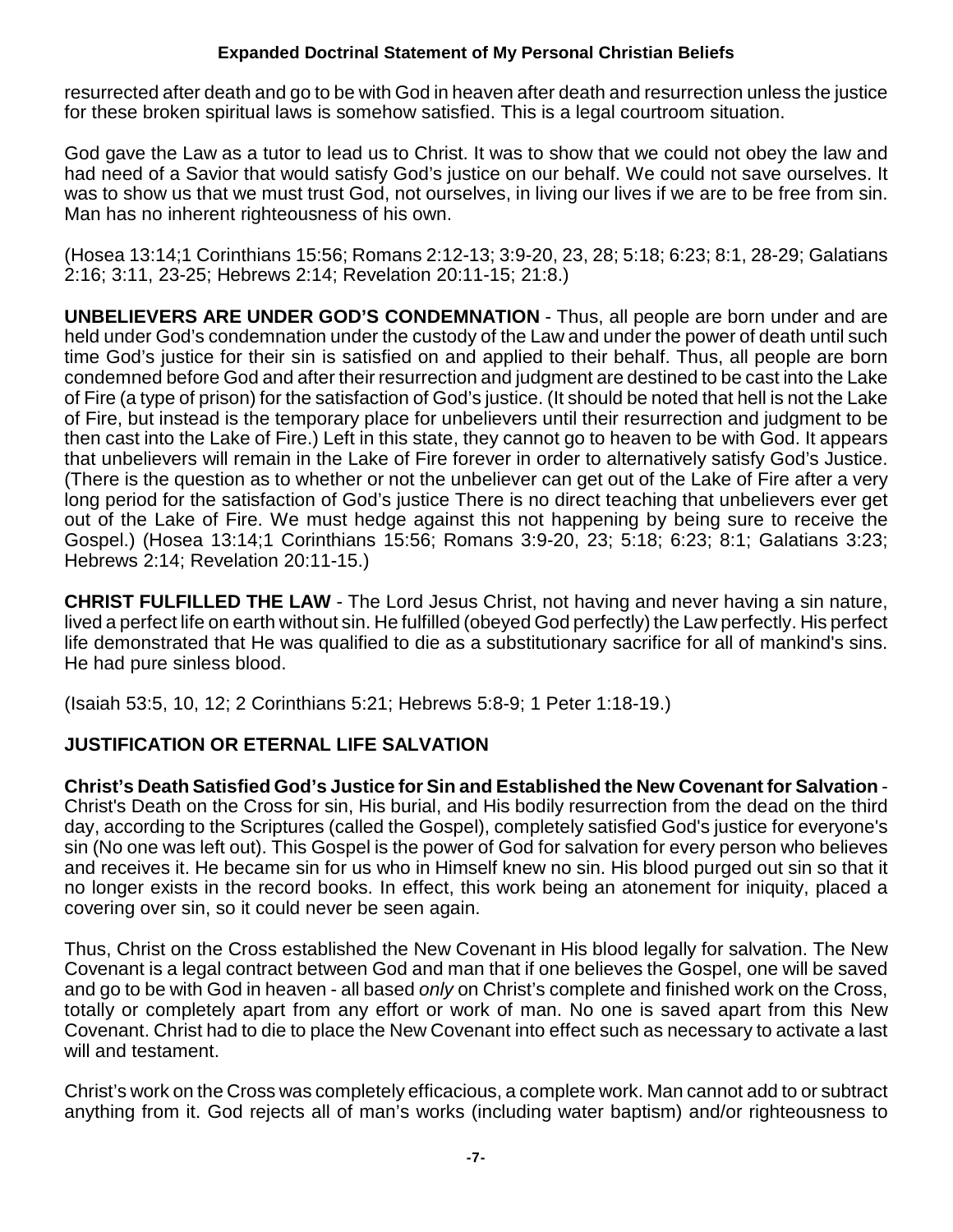satisfy God's justice or to live godly because they are as filthy rags - a filthy garment. Man is without righteousness. He is unable to live without sin. He is unable to save himself.

*The greatest price paid on the Cross, was not the physical suffering Christ went through, however terrible. It was instead the loss of fellowship between the Father and the Son. Christ did not even know His Father when He said My God why has Thou Forsaken Me.* Thus, we should avoid as we can any loss of fellowship with God.

(Isaiah 53; 64:6; Daniel 9:24; Matthew 27:46; Mark 15:34; John 1:12, 29; 3:16; 6:33, 51; Acts 20:28; Romans 4:24-25; 5:6, 8-9, 15; 2 Corinthians 5:19, 21; Colossians 1:20; 2:13-14; Titus 4:10; Hebrews 2:9; 9:16, 22; 1 Peter 1:18-19; 1 John 2:2, 5; Revelation 5:9.)

**Redemption** - As a picture, all unbelievers in Christ Cross are born in the slave market of sin. Being slaves, one cannot get out by one's self. After Christ satisfied God's Justice, Christ purchased our freedom (applied to us as we believe in Christ's Cross) out of the slave market with the purchase price of His blood. As such we become His property. Having been bought with a price, we cannot go back to the slave market. We are no longer our own. This is called redemption. We have been redeemed out of the slave market of sin by the blood of the Lamb (Christ). (1 Corinthians 6:20; 7:23; Galatians 4:5; Ephesians 1:7;Colossians 1:14; Titus 2:14; Hebrews 9:12, 15)

**Adoption** - Another picture is adoption. When bought out of the slave market, we are adopted as sons. The completion of the adoption occurs after resurrection. We now are in the family of God forever. (Romans 8:15, 23; Galatians 4:5; Ephesians 1:5)

**Reconciliation to God** - Based on man receiving a fallen nature in the Garden of Eden and having this nature past down through the race, we all have lost fellowship with God, beginning with birth. We transgress His laws and live by our ways. We are outside His Kingdom and in the Dominion of Satan. Thus, we need reconciliation to God, living by His ways, and to His Kingdom. We are reconciled to God by believing in Christ's Cross. When this happens we are translated into His Kingdom from the Dominion of Satan and receive a type of divine nature that allows us personally to walk and fellowship with Him. The Church is given this ministry of reconciliation. (Romans 5:10-11; 11:15; 2 Corinthians 5:18, 20; Colossians 1:22)

**RECEIVING OF GOD'S JUSTICE PERSONALLY** - God's justice, satisfied by Christ on the Cross, is applied to individuals personally from His Grace *only by their personal faith in Christ's Gospel* (the source), as they exercise their will and choice by some action (embracement of source) that activates their faith (to become living-faith- source embraced) *as God draws them to Himself*. God has to work in the person to receive salvation because unsaved man has no righteousness and does not seek after God. Based on the Scriptures then, a person needs to accept or receive Christ's Gospel as a free gift (without personal works) by faith activated by an action of the will, heart, and choice as God works in them. This acceptance of the Gospel allows God to place His satisfied justice by the Cross to one's personal benefit so that one receives salvation and can be with Him in heaven. One is without excuse for not receiving the Gospel for all persons knew of God and His power through creation, and God puts some law into the conscience of every man. Every person (reaching their age of God accountability) has some knowledge of good and evil.

Everything happens in accordance with the will and sovereignty of God. At the same time, man is responsible for His actions, decisions, and beliefs. The situation is completely just. The Bible does not give us details for more understanding on this relationship. God's sovereignty and man's will work together for man to go to be with God in eternity (the new Jerusalem) or away from God in eternity (the Lake of Fire).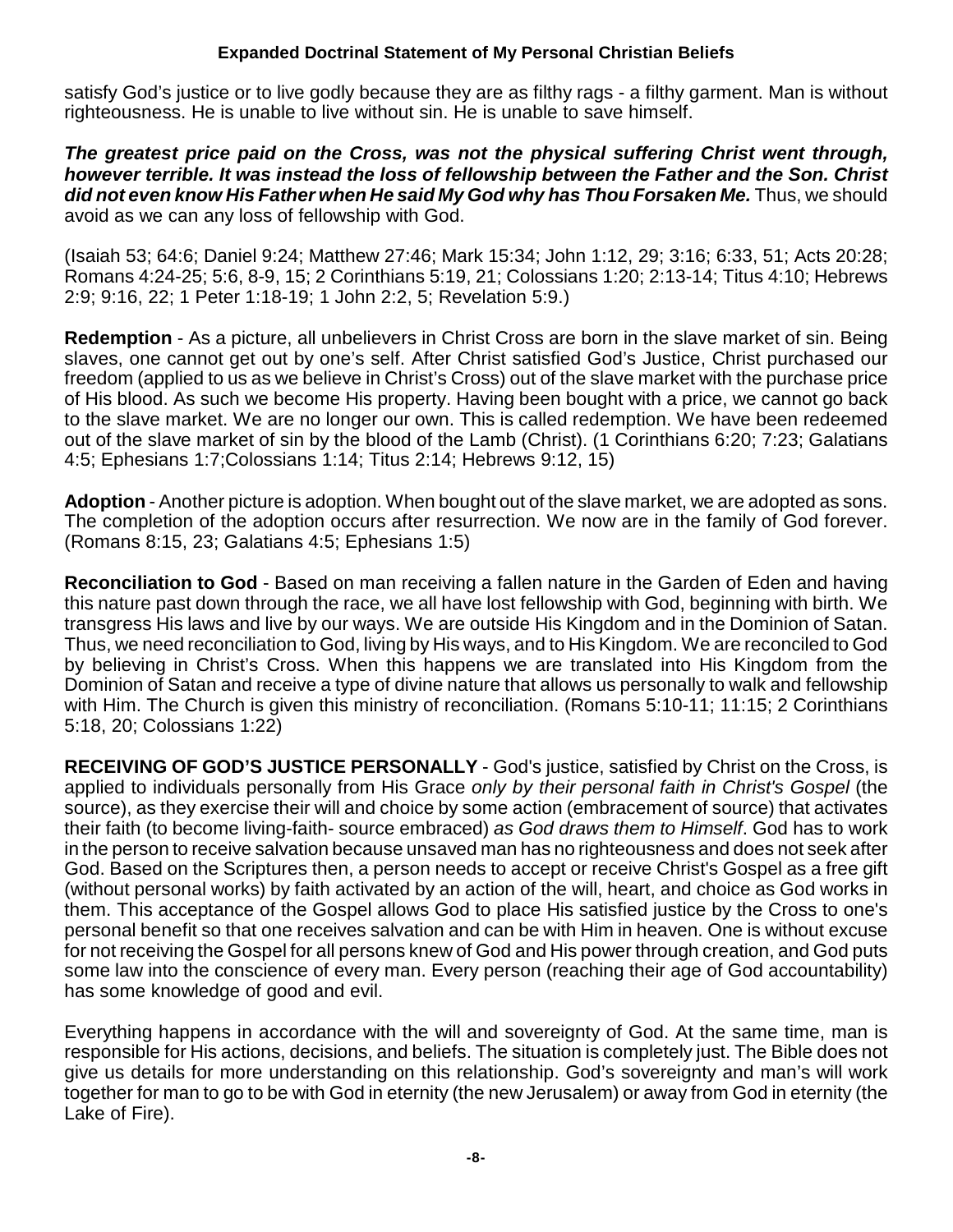Because salvation is based and founded *only* on the person of Christ and what He did on the Cross and in His death, burial and bodily resurrection, *there is no other way, person, or no name under heaven other than the Lord Jesus Christ by which we can be saved.* God saves people only on the basis of their personal living-faith in what Christ did on the Cross; the Gospel.

(For example, even though one is saved by God using His Holy Spirit, one is not saved by believing in the Holy Spirit. One is only saved by believing in Christ and His work on the Cross. There is no other path to God because being saved involved God satisfying His justice for sin through Christ and His Cross. All religious people, regardless of their religious beliefs, will not be saved and go to be with God in heaven, unless they believe in Christ's Cross, having personally believed the Gospel with an act that activated their faith. One can know and believe the Gospel and not be saved. They must act from their faith to receive the Gospel.)

(John 1:12; 6:44, 65; 14:6; Acts 4:12; Romans 1:16-25; 5:8; 6:23; 9:19-25; Ephesians 2:8-9; Philippians 1:6; James 2:26)

**SALVATION APPLIED ON THE BASIS OF ACTIVATED FAITH** - God saves people based on their faith (source) embraced by some action - an embracement or embodiment of source. This brings living faith to which God responds. He does not save people on the basis of their works (or any action or deed including that of water baptism) or how much people do or on how much people know. Thus, one must know that they are sinners and that Christ died on the Cross for their sin according to the Scriptures. Then acting in the image of God, they will act embracing their faith in this Gospel for their sin. This brings living faith. Then God saves based on the living faith, not based on the actions that embraced the faith. God only saves based on the source of the actions, not on the actions themselves. But the action is necessary to activate the faith.

The Bible allows prayer, confession of the Gospel before men, and/or water baptism as a public confession and witness for methods to activate one's faith in the Gospel, as an action to demonstrate living-faith to which God responds. Normally one is water baptized only after one believes and after one becomes a Christian. They are water baptized after salvation to tell people that they have already gone through a death, burial, and resurrection with Christ. And now, in newness of life with a new divine nature, they have made the decision to live for Christ as they present themselves as instruments of righteousness to God.

(Mark 16:15-16; Acts 2:38; 16:31; Romans 6:1-13; 10:9-10, 13)

**BAPTISM OF THE HOLY SPIRIT** - At the time when one believes in Christ as Savior, one is placed spiritually into Christ by the Holy Spirit, resulting in going through a death, burial, and resurrection with Christ into newness of life. Baptism carries the meaning that because of our union with Christ, we are changed into a new likeness and cannot be changed back. This action gives us as a believer eternal security in Christ. We cannot lose our salvation. This process is the baptism of the Holy Spirit. Water baptism by emersion is a picture of this spiritual baptism. Going down into the water is a picture of dying and being buried with Christ and coming out of the water is a picture of being resurrected with Christ from the dead into a newness of life.

Having realized we have been baptized by the Holy Spirit, we are now to present ourselves to God as instruments of righteousness for His purposes. Doing this, we now show we have decided to live for Christ.

(Mark 16:16; John 1:12; 3:16; 6:44; Acts 4:12; 16:30, 31; Romans 1:16-23; 2:12-15; Romans 1:16 with 1 Corinthians 12:12-13; 15:3-4; Romans 6:1-13;10:9-10, 13; Ephesians 2:8-9; James 2:26; 1 John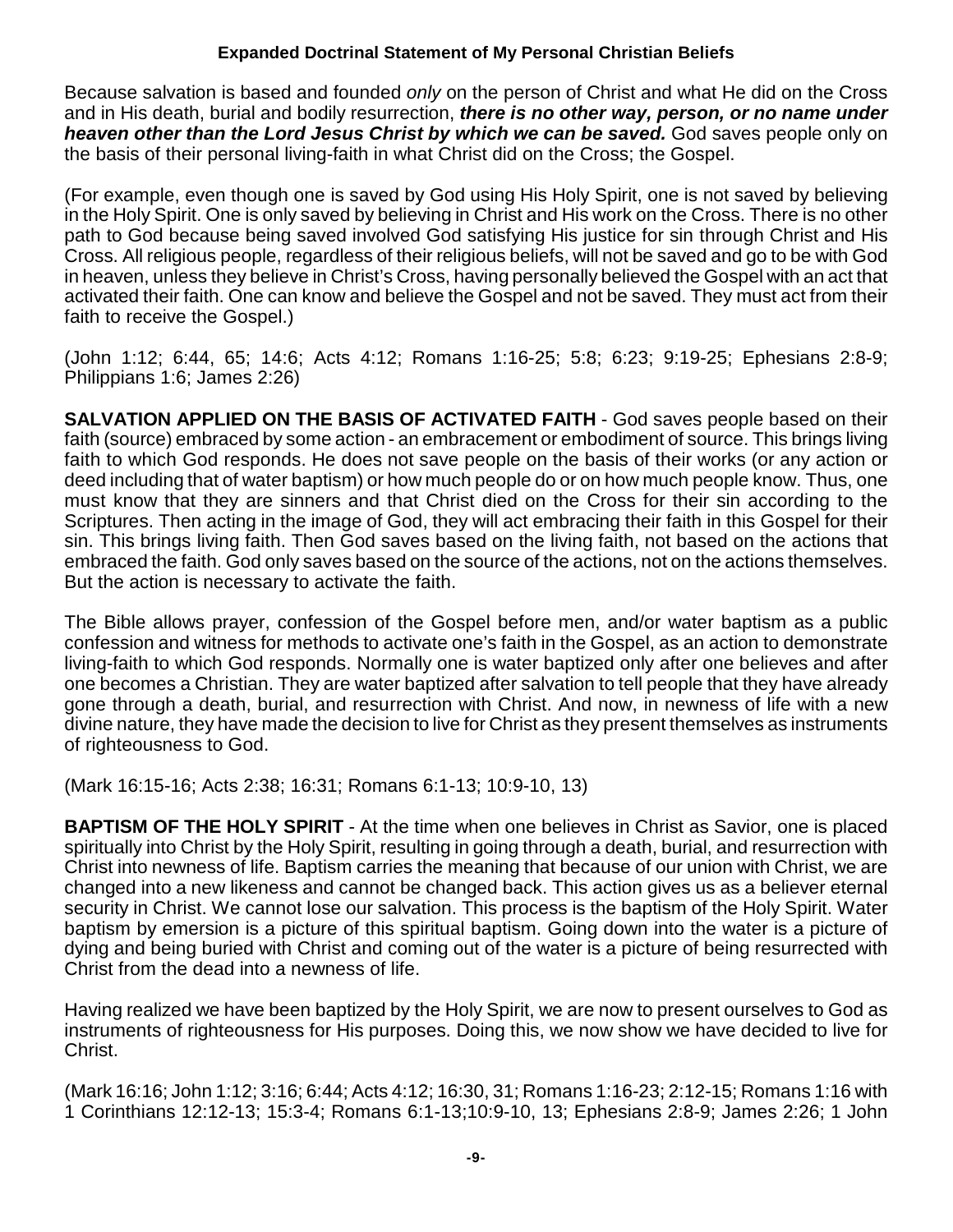## 4:15; 5:14.)

**SALVATION COMES IN THREE SEQUENTIAL PARTS** - Salvation in Christ is in three parts. **One** is Justification for sin resulting from obeying and believing the Gospel (satisfaction of God's Justice for sin) that allows us to go to heaven. In this justification, God imputes His righteousness to us. We now are no longer forever under the condemnation of God to go to the Lake of Fire for our sin. **The second** is Sanctification that sets us, as believers, apart to God and our growing in spiritual ability in Christ-Likeness in unity with Him, living by love, under the leading and filling of the Holy Spirit to know and relate to God for purposes of now and especially for eternity. We grow in holiness and righteousness in our experience. We have a love affair with God where He leads and supplies all our needs, and we obey Him from love, faith, and hope in unity with Him in every aspect. We serve each other from sacrificial love. **And the third** is glorification when we receive new resurrection bodies, our sin natures and all of their memories are removed from us (there is no sin, curse, tears, mourning, or sickness in heaven - the new Jerusalem), and we are in the personal presence of the Lord. We can see Him as He is. We take into eternity only that maturity, growth, and memories that are developed in this lifetime in our new divine natures. In eternity, we will walk by faith and love. We will never see God the Father who is everywhere present or the Holy Spirit. We will see the Son who always represents God the Father. We will be in His wonderful presence.

(Psalm 133:1; Isaiah 66:17; John 6:37, 39, 40; 10:27-29; 17: 23; Romans 6:1-13; 7; 8:14, 28-29; 33;1 Corinthians 1:2, 30; 6:11; 2 Corinthians 5:21; Galatians 5:22-23; Ephesians 1:13-14; 2:8-9; 4:3, 13; 5:18-20; Philippians 1:6; 2:11-12; Colossians 1:14; 2:14; 3:16-17; 1 Thessalonians 5:23;1 Peter 1:3-5; Hebrews 12:14; Jude 1:24; 1 John 1:2; 3:2; 5:11-13; Revelation 21:4, 26-27; 22:3.)

**ETERNAL SECURITY (NO LONGER UNDER LAW)** - Once a person is saved with Justification, he or she remains saved forever with eternal security in God. Believers can never lose their salvation of satisfied iustice (Justification). God continues to work in the believer throughout his lifetime to have them grow in Christ and maintain salvation. At salvation, the new believer is changed into a new person or creature (newness of life) by regeneration through the baptism by the Holy Spirit. One receives a new (type of) divine nature (not God's) - newness of life, a new creation - that cannot sin. We still retain the sin nature that does sin. By means of the baptism of the Holy Spirit, the new believer is placed spiritually into Christ, is co-crucified and dies with Christ on the Cross, is buried with Christ, and is risen from the dead with Christ. He receives the new divine nature as he is resurrected with Christ.

As such, having died with Christ, the believer dies to the jurisdiction of the Law. The Law no longer has power or jurisdiction over him in regard to His destination in eternity or whether or not he remains saved in Justification. The believer no longer has to obey the Law for salvation or to keep his salvation. He is no longer under law, but now under grace. This is a legal arrangement.

The real self is now the new nature received at salvation. This nature cannot sin. Because the new nature cannot sin, it cannot break any spiritual law that might cause a loss of salvation. It is eternally free from the condemnation of God. The believer cannot be changed back to his previous old condition. We still contain the old sin nature. Thus, we will do things we desire not to do, and we will not do some of the things we want to do. When we sin, it is no longer we who are doing it, but the sin nature that still lives within us. We are now alive to God with a new nature that cannot sin.

At Justification Salvation, the Holy Spirit permanently indwells the believer. God seals the believer at salvation by His Holy Spirit as a promise (called an earnest or pledge of guarantee) for the believer to be with God in eternity. God continually leads the believer throughout his lifetime by His Holy Spirit. We are filled by the Holy Spirit as the Spirit leads us to obey that of God's Word that richly indwells us as we obey God's commandments from faith, love, and hope. As we obey, we walk in unity and in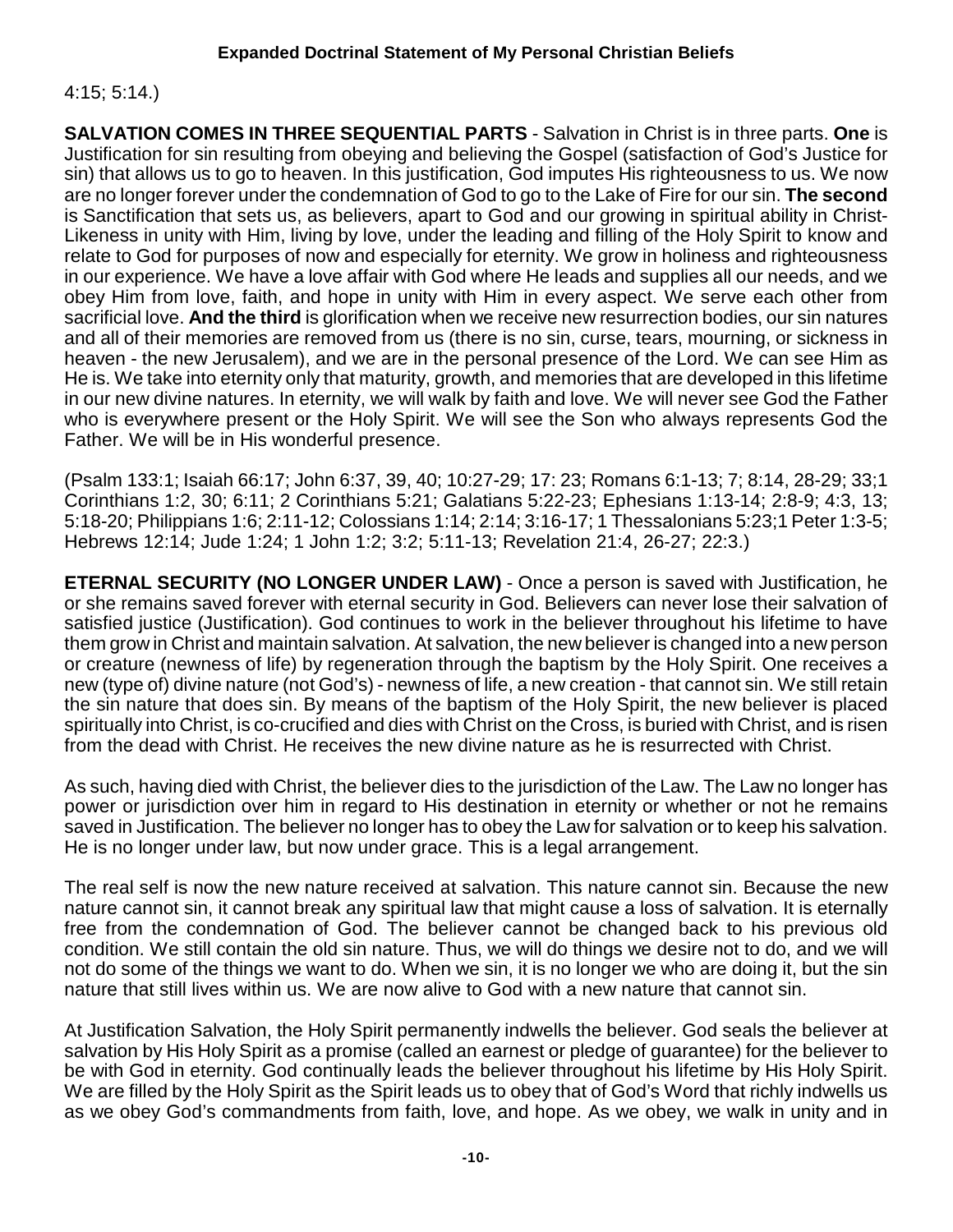fellowship with God. This results in us experiencing the fruit of the Holy Spirit (such as love, joy, peace, patience, kindness, goodness, faithfulness, gentleness, and self-control), and we sing melody to the Lord in hymns, Psalms, and spiritual songs from our hearts and give thanks to the Lord.

Being and when under the Law, we try to keep the law to obey God in order to be saved based on living from our own self and strength. Being saved and under God's Grace, we now live by faith in God, depending upon Him for results and to work all things together for good. We continue to activate our faith in Him to work all things together for good by from love keeping His commandments, and from purpose, accomplishing His work. Thus, living by love we will not take into account, for example, a wrong suffered because we will trust God to work things together for good and bring results. Thus, we are to let Him to bring discipline and/or punishment that may be required (also by other human authorities over us).

When we are not involved in God's work from a sense of purpose and are not keeping His commandments out of our love for Him, we are no longer trusting Him to work all things together for good. We are now trusting in ourselves to bring results which is like living under the law. This is the way the unbeliever lives. When we are trusting God to bring results, we live under Grace and are in Sanctification. When we trust in ourselves to bring results, we no longer being sanctified in these actions, and are living under law for sanctification that does not work.

(Isaiah 66:17; John 6:37, 39, 40; 10:27-29; Romans 6:1-13; 7; 8:14, 28-29; 1 Corinthians 13:1-8; Galatians 5:18-23; Ephesians 1:13-14; 2:8-9; 5:18-20; Philippians 1:6; 2:11-12; Colossians 3:16-17; 2 Timothy 1:14; 1 Peter 1:3-5; Jude 1:24; 1 John 1:2; 2:3, 5; 3:2; 5:11-13.)

**DEMONSTRATION (AND ASSURANCE) OF HAVING SALVATION** - Having Justification, this first part of salvation is demonstrated through Sanctification when we: (1) have a changed life to have fruit (proper spiritual attitudes and results from doing God's work) in our life; (2) continue in and follow Christ throughout our lifetime; and (3) become involved in His work - mainly evangelism and discipleship to maturity. God brings us fruit in this work. We are actively working to have unity with God in all beliefs and actions; all of life comes from Him. We have the desire to keep God's commandments that demonstrates our love for Him. We have love for the brethren demonstrated by our serving them. The Kingdom we have in God will not be shaken. We are saved to good works that God has prepared for us from the foundation of the world. All believers are to be in God's work that He has chosen for us. If we are not involved in God's work and are not pursuing obeying God's commandments out of love for God (not just because they are the right thing to do), we may not be saved, even though we may have gone through a ritual to received Christ as Savior. We must evaluate ourselves.

The Holy Spirit leads us to divine life and witnesses with our spirit that we are children of God. Our salvation is demonstrated when we sense we are working out our salvation in fear and trembling and working to have unity with God in everything. We are admonished to test or evaluate ourselves to be sure that we are in the faith.

We have fellowship and unity with God when we obey Him, living under His authority and headship, and do things in unity with Him that are in common with Him. When we sense that we have sinned and have lost fellowship with God (not salvation) by our hearts condemning us, we can confess our sin and Christ's blood keeps on cleansing us from sin and restores the fellowship. But we must do so without the plan to continue in this sin(s) or He may not hear, and thus, He may not answer our prayers. He may not cleanse us from sin, not restoring us to complete fellowship.

We can know that we are in Christ as believers if we have received discipline from the Lord for our sin. All those who are His, He has disciplined. If we have not been disciplined, we are none of His.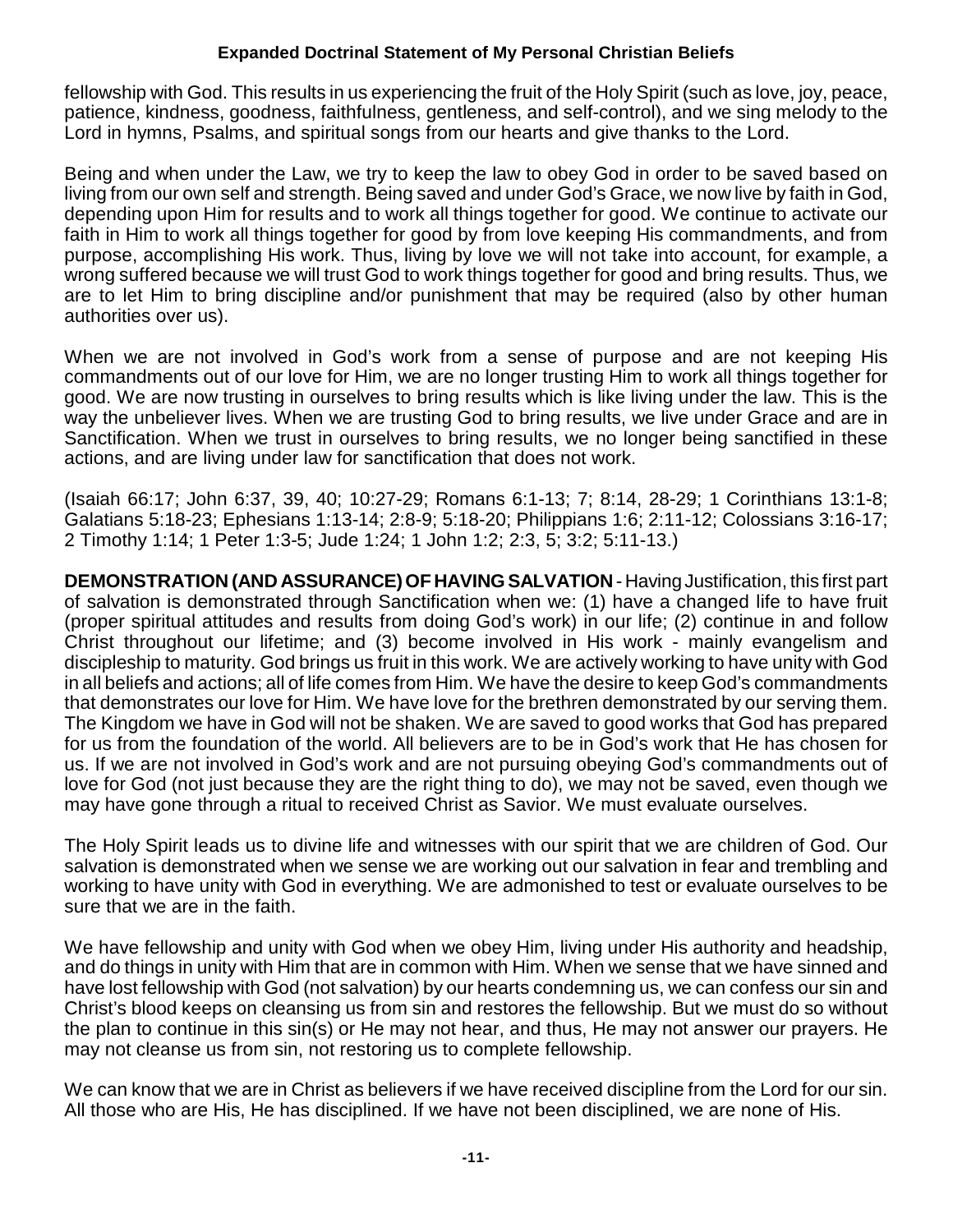When we continue to practice known sin, we do the acts of the devil. This gives the devil permission to work in our lives, because when we practice known sin, we place ourselves under his headship. God works in us to move us away from continuing in known sin.

(Psalm 66:18; 133:1; John 15:1-6; 17:23; Romans 7; 8:14, 16; 2 Corinthians 13:5; Ephesians 2:10; 4:3, 13; Philippians 2:12; Colossians 1:14, 22-23; Titus 2:14; Hebrews 12:5-12, 28; 1 John 1:5-9; 3:6-11, 14,18-22; 4)

**SALVATION OF CHILDREN WHO DIE** - The Bible says little about the salvation of children who are young and/or do not have a confession of faith in the Gospel when they die as children. God does not want any of them to perish. In the Old Testament, the Israelites who had not yet reached God accountability, not yet knowing good or evil, were allowed to enter the promised land (an OT type of being in Christ). So it appears that God saves children with some nominal amount of mature spiritual ability in Christ-likeness if they should die before receiving Christ as Savior and before having the knowledge of good or evil and before reaching God accountability.

(Deuteronomy 1:39; Mark 10:14)

**CHRIST RECEIVED ALL POWER IN HEAVEN AND IN EARTH** - After His death, burial, and bodily Resurrection, having satisfied God's Justice for sin, Christ ascended into heaven. The Justice for sin being satisfied by Him on the Cross, the heavenly court awarded Christ all power in heaven and in earth over all principalities and all powers. This power gave Him the legal authority to take the Gospel to all nations - all people world-wide - and to disciples converts. The Lord gave this command to the Church. This means He can now apply the satisfied Justice legally to believers and translate them legally from the Dominion of Satan into the Kingdom of God as legal citizens. He translated all those believers who had died previous to this time. As the satisfied justice is applied to each believer, they become part of the Church. As of the day of Pentecost and following, all believers from all of history are in the Church, having been called out from or translated from the Dominion of Satan in to the Kingdom of God. They can now proceed to cooperate with God so that mature spiritual ability is developed in them. All believers in the Gospel, without exception, are in the Church and in the Kingdom of God.

(Matthew 28;18-20; Ephesians 1:21; 4:8-10; 1 Peter 3:22)

**DEFINITION OF THE CHURCH** - This called out assembly from the Dominion of Satan into the Kingdom of God founded only on believing in Christ's Work of the Cross is called Church. The Church is defined as consisting of those persons, and only those persons, having believed in some manner in Christ's Cross, have been called out from or translated from the Dominion of Satan, from under the power and Jurisdiction of the Law, and from the sting of death into the Kingdom of God, under Grace, and freedom from the law, no longer having to obey any law to receive or maintain salvation. Living in sin is death. Obeying God from faith and love is life in God.

Thus, biblically, one does not go to church, but instead the Church assembles for worship and study. Every believer who is saved by the Cross is in Christ's Church. All others are not. Christ acts as our only mediator between God and man. Christ alone is head of the Church. When saved, we become legally the bride of Christ. At His Second Coming we, as believers, go to live with Him legally in marriage.

(Matthew 28:18; Acts 26:18; Romans 6:23; 8:27, 34; 1 Corinthians 11:3; Ephesians 1:20-24; 4:8; Colossians 1:13-14, 18;1 Timothy 2:5; 6:14-15; Hebrews 2:8; 1 Peter 3:22; Revelation 19:7-8; 21:19)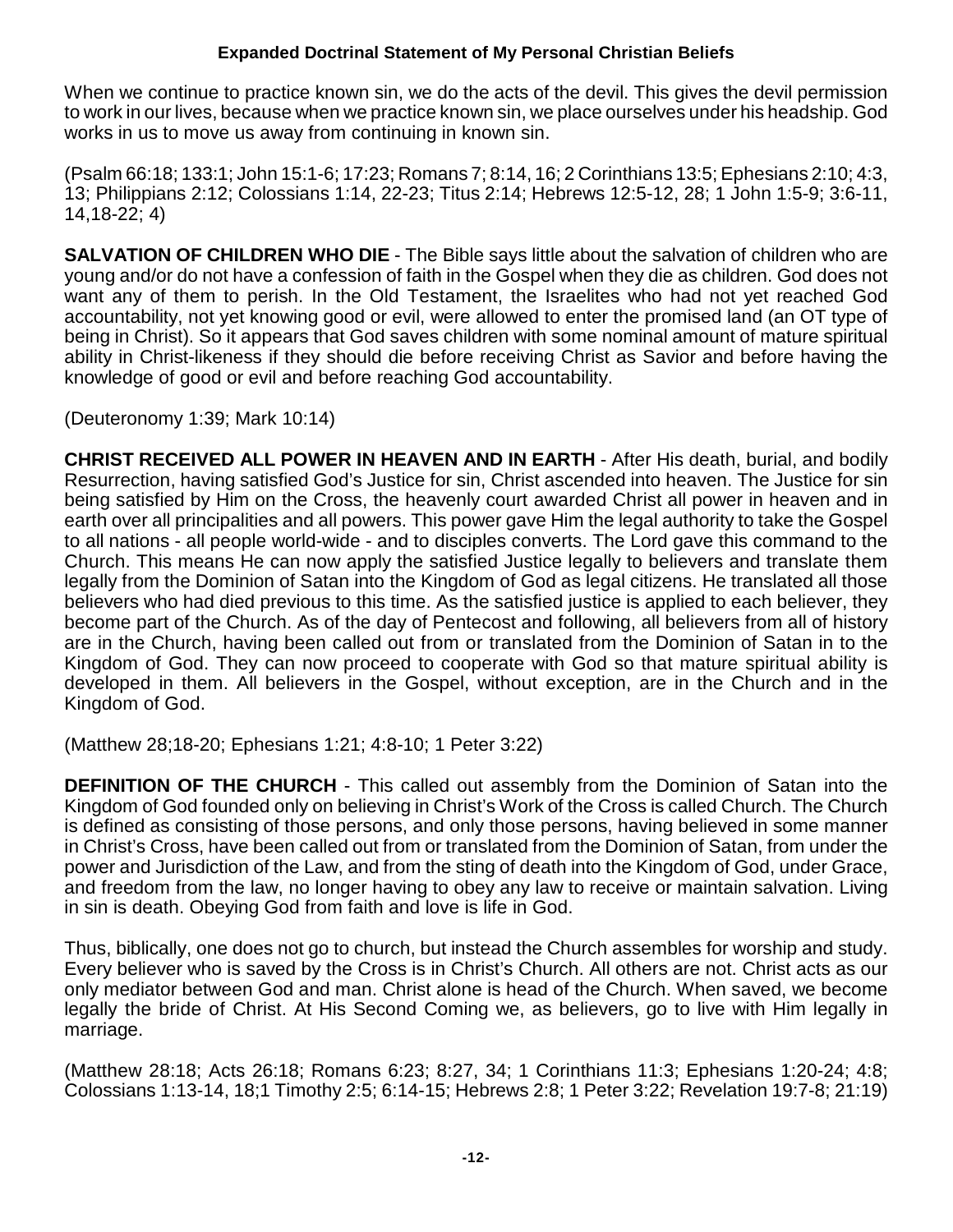**THE CHURCH IS IN GOD'S KINGDOM AND NO LONGER UNDER GOD'S CONDEMNATION FOR SIN** - The Church is the Body of Christ and consists only of those people whom God has saved by believing the Gospel. As such, she includes all people who have been called out of Satan's Dominion into God's Kingdom having had God's condemnation removed from them. People who have not believed the Gospel remain, as unbelievers, under God's condemnation and in the Dominion of Satan outside the Kingdom of God. Those not having believed Christ's Gospel are not a part of Christ's Church, even if they attend or minister in a visible church, group, or worship service, and attempt to do good works such as attempting to keep or obey God's commandments, including the Great Commandment, or heal people in His name. No person is justified before God by keeping the law or by obeying God's commandments. One is only justified by activated faith in the Gospel by faith, not of any works that anyone should boast. Once a person is justified before God, one is no longer under condemnation to go to the Lake of Fire. (Acts 26:18; Matthew 7:21-23; Romans 3:19-30; 5:1; 8:1; Galatians 2:15-21; Ephesians 2:8-9; Colossians 1:12.)

**GOD OBJECTIVE FOR THE CHURCH** *(ALSO PRESENTED EARLIER) - God's main objective or purpose* is to bring believers (His church) to become mature in Christ (in His likeness) with high skill in spiritual ability of walking with God (and Christ) as a sacrificial bond servant, living in holiness, love, righteousness, and complete unity. Only those who agree can walk together. We are to agree with God. Only those who live holy and are holy can know God. The degree of our spiritual maturity is measured by how we respond to God's leading through His Holy Spirit in comparison as to how Christ, being perfect, would respond to God in the same circumstances, such as acting in our place.

(Thus, if we want to live holy in fellowship with God, we should avoid all forms of immorality and sensuousness and anything that takes out of God's chain of command. When we are involved in these things, we give Satan power to work in our lives and God cannot use us as effectively - we cannot inherit the Kingdom of God, and our growth in spiritual maturity is impeded. All things we have first or activities that we are wrongly involved in before God is a form of Idolatry. For example, immorality and greed are idolatry. God hates this. We are to seek His Kingdom and righteousness first above all else.)

This spiritual ability is needed in order that we now and especially in eternity can, living in holiness and by or from righteousness and love, come to know God (and Christ) in His depth and breadth, praise Him in great richness, serve Him (and each other) from great sacrificial love. *This is where our lives are to be, living by perfect truth in fellowship, in relationship living, with the perfect and infinite God.*

#### *Thus, this pathway of becoming mature in Christ-Likeness is high-skill spiritual ability is most important for the Christian so that we do not limit the depth and breadth of our knowing and relating to God in eternity. APART FROM HAVING SALVATION IN CHRIST, BECOMING MATURE IN CHRIST-LIKENESS FOUNDED ON LOVE, AND KNOWING GOD AND RELATING TO GOD, THERE IS NOTHING.*

The skill level of spiritual ability in Christ-likeness we have at death we may have forever without opportunity in heaven to increase it, even though we will gain much more knowledge. This skill means we have learned to live out what we know in experience. We have experience of walking with God.

*The Bible does not directly teach that the spiritual ability we have in Christ-likeness we have at death , we will have forever. But because we are commanded to pursue it, all the events of biblical history lead to us becoming mature, and the developing environment of the world, flesh, and the devil is not allowed in heaven, It appears most strongly our spiritual ability we have at death , we can have forever. It appears this way by what we can understand in this life. We must hedge against this being right by pursuing this maturity with commitment and excellence. God*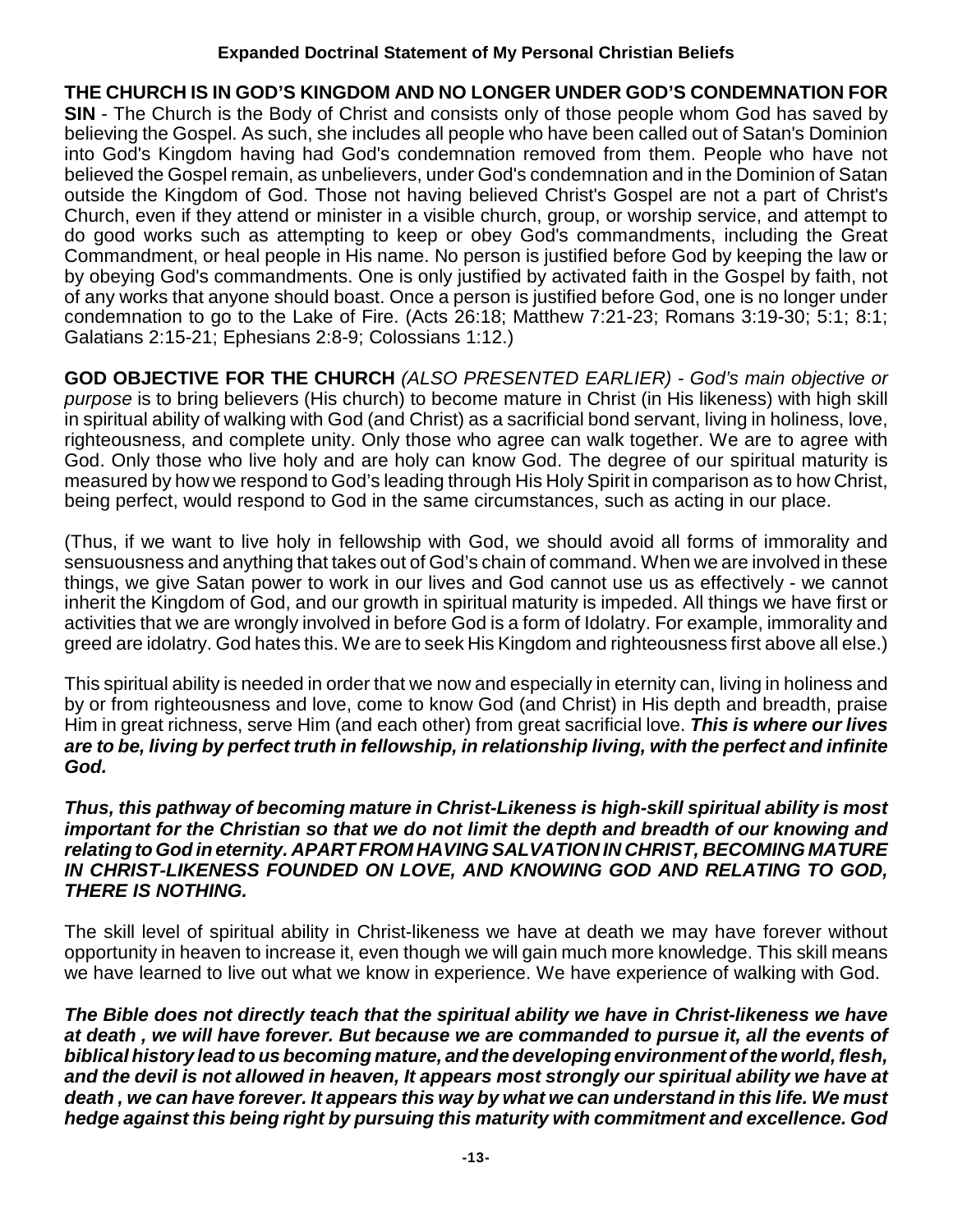*may use our spiritual ability in a manner we are not told about now. It would appear that if we were all have the same spiritual ability at death, He could have just created us that way and this life time would be unnecessary. But He did not do that.* 

*It appears to me that all the events and happenings throughout Bible history are for the purpose to bring us to maturity in Christ-Likeness with high-skill spiritual ability such as to walk by faith and love. We must hedge against this being correct by pursuing spiritual maturity with all diligence and commitment. To make an error here is to make a most terrible and eternal mistake. There is no second chance. (We must understand that our purpose includes, but is not just, to receive Christ as Savior and have some Christian growth and lead others to Christ. To based one's life in this thinking is a most terrible mistake.)*

(Amos 3:3; Matthew 5:8; 6:33; 1 Corinthians 1:10; Galatians 5:19-21; Ephesians 3:14-21; 4:11-13; Colossians 1:28-29; 3:5-6; Hebrews 6:1; James 1:2-4)

**The Church's Main Objective and Purpose In Order to Fulfill God's Purpose and Objective** - This spiritual ability in Christ-likeness is accomplished by being personally trained by believers (teachers in the Church) with God's Whole Counsel (a prepared in-depth and in-breadth curriculum) and living out that training under God by His Holy Spirit (can be at several skill levels) as He works in us to develop this spiritual maturity, trusting God to work all things together for our ultimate good, as we live in the trials, testings, and persecutions of life in three activities. These activities are: (1) **exalting God** — worshiping, glorifying, praising, knowing, pleasing, obeying, seeking, and honoring Him; (2) **living godly lives** in obedience to God in relationship living patterned after the Son's walk with the Father by faith (using the promises), love (keeping the commandments), and hope (one day being with Christ in eternity) in authoritative head-subordinate unity love relationships; and (3) **accomplishing God's work**, founded on love for Him and others, by evangelizing *all* people area-wide with the Gospel, planting new churches and discipling converts to live godly lives to become mature in Christ - likeness with high-skill spiritual ability. God's work also very importantly includes building godly families, training faithful people to carry out God's ministries, and reaching out to the needy with support and God's truth. We need to learn to give up our lives for Christ's and the Gospel's sake in order to save our lives. As believers, we need to be there for each other giving much love, help, and support. Believers are to be thankful and rejoice in God and what He has done for them. *If we do not do this training, with much application, with God's Whole Counsel (all of Scripture), we can be guilty of the people's blood.*

We need to ensure we are working to mature ourselves in high-skill spiritual ability in Christ-Likeness, based on the foundation of love in relationship living with God, and not mainly working just for some spiritual growth. We need to ensure we are working to evangelize our entire local areas, because just as with God, we are not willing that any should perish, and not just doing some evangelism. The Lord said that I glorified My Father in heaven because I accomplished all the work He gave Me to do. We are to do the same according to the work that our Father has given to us. We need to discover and know what this work is and accomplish it out of faith and love in relationship living with God.

We need to evaluate what we are doing and working so that these can and will happen under God. Are we and our people growing in Christ that they will accept leadership and are involved in God's work (are we adequately maturing our people)? Are we having regular water baptisms of people from outside our church family (are we doing adequate evangelism)?

We must understand that having much knowledge of the Scriptures is not necessarily a sign in itself of spiritual maturity. The Bible teaches that if we have mostly knowledge, but do not have love in relationship living with God, we are nothing. On the other hand, the Bible teaches that without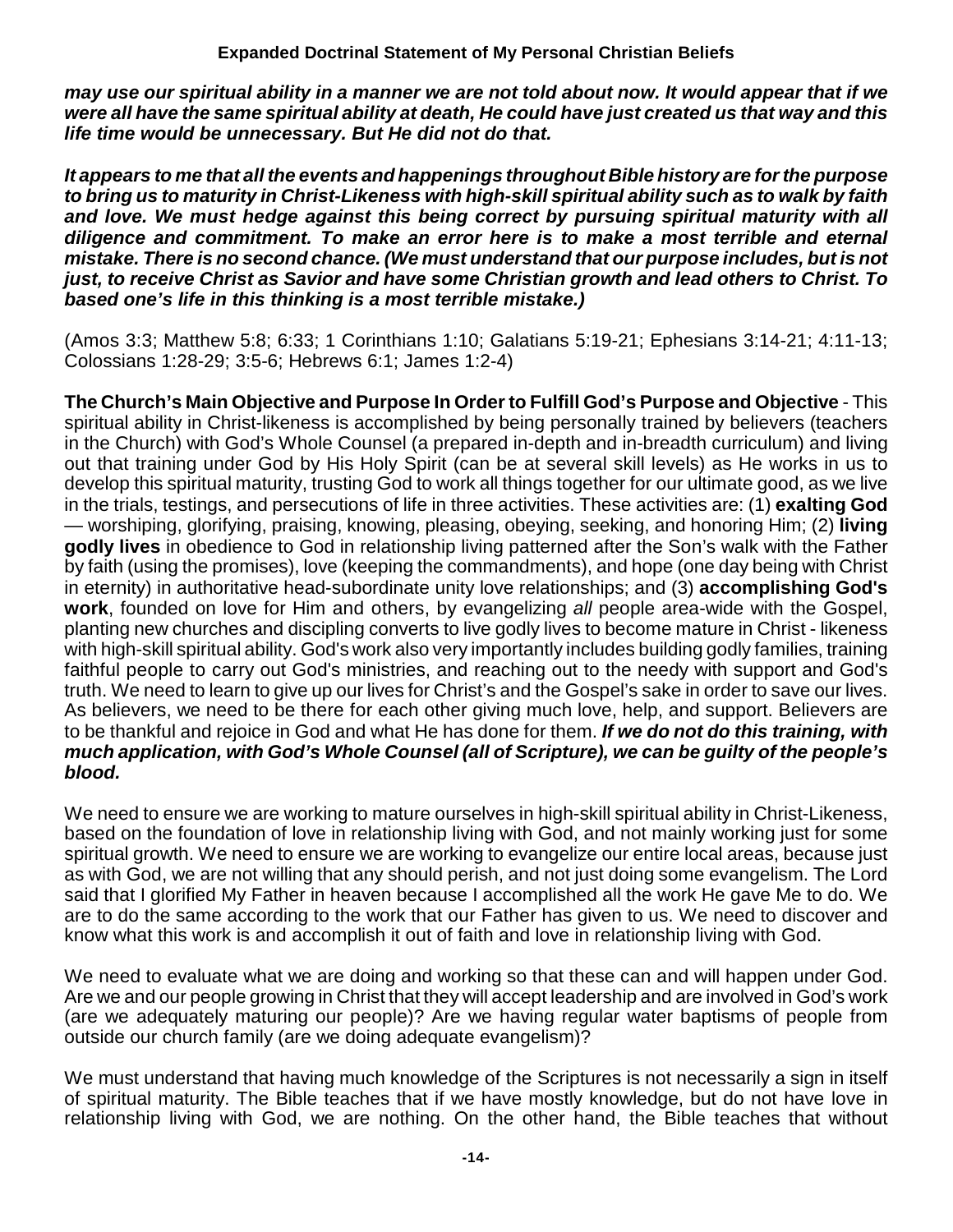knowledge the people can perish. So having knowledge is important. People will much less knowledge who live out what they know in unity with God from love, by the leading of the Holy Spirit, can be much more mature than those who do not with abundant knowledge without a unity walk with God. Thus, a washer woman and/or a person undergoing persecution can be much more mature than a church pastor who has much knowledge but with little life experience.

(Psalm 85:6; 97:1; 148:1-14; 149:1-9; 150; Isaiah 61:10; Matthew 22:37-38; 28:16-20; Mark 16:15; Luke 24:46, 47; John 4:31; 14:15; 15:10; 17:4; Acts 1:8; 5:29; 20:26-27; Romans 12:1; 1 Corinthians 6:20; 10:31; 11:3; 13:1-8; Ephesians 4:12-13; Philippians 3:1; 4:4; Colossians 1:10, 18, 28-29; 2 Thessalonians 4:1; 2 Timothy 2:2, 4; Hebrews 6:1; 2 Timothy 3:16-17; James 1:2-4; 1 Peter 1:2, 4, 8; 2 Peter 1:3-12; 3:9; 1 John 3:2.)

**CHRIST IN US, AND WE IN HIM** - The Father was in Christ, and Christ in the Father. This is observed by the works that Christ did on earth came from the Father as a source. As believers, it is Christ in us, and we in Him. This is observed by having ministry and fruit from Him as a source.

The concept is that the greater (the source) goes into the lessor (the embodiment of source) and the lessor responds back in unity. The Father is greater than Christ. Christ is greater than us. In marriage it is the husband going both spiritually and physically into His wife, and she responds back in both domains. The physical relationship is a model of the spiritual unity relationship. The husband is the source and the wife is the embodiment of the source.

The need of husband and wife does not exist in heaven. Thus, the marriage relationship we have on earth will not exist in heaven. Our relationship with God and our maturity in Christ is a personal one and uses but does not depend upon the one we have with a spouse. We will not have a human spouse in heaven. The spouse for all believers is Christ. As Christians we are now legally betrothed to Christ and at His coming we will live with Him as our husband. Thus, we must ensure that we are going on to maximum spiritual maturity now in Christ. Our human marriage relationship will not exist in heaven.

(Matthew 22:30; Mark 12:25; John 10:29-30; 14:11, 20; 28; 17:22; Revelation 19)

**SECOND COMING OF CHRIST TO RESURRECT AND REWARD THE SAINTS** - The Lord Jesus Christ will come again, a second time, at the end of the Church Period after He has received the Kingdom of the World that becomes the Kingdom of God and the Title Deed of the Earth by the heavenly court. These awards give Him the legal authority at His Second Coming to resurrect, rapture, and reward His Church for her works of faith-obedience. He will take her to the new Jerusalem to be with Him forever.

These heavenly court awards gives Christ the legal authority to bring the resurrections and judgments. These awards come after the court has determined that Christ has won the warfare over Satan. The criteria for these awards is that all of God's chosen elect did actually believe, and all of the elect did actually accomplish all of God's chosen works. Satan could not prevent these from happening.

When a believer in the Church period dies, he goes to be with the Lord with some kind of body. Paul stated that when one dies they go to be with the Lord. Those who died in the Great Tribulation were standing in heaven before the Lord. But there were also souls under the altar with robes, apparently having some kind of body. He does not get his final and eternal body until the resurrection of the just.

(Daniel 7:26-27; John 5:22-23; 28-29; 6:39, 40, 44; 11:24; 1 Corinthians 15:51-58; 2 Corinthians 5:8; 1 Thessalonians 4:13-18; 2 Thessalonians 1:7, 10-12; 2:1; Hebrews 9:28; 1 John 3:2; 2 Peter 3:18; Revelation 6:9-11; 7:9-15;11:15-18; 21:4, 26-27; 22:3.)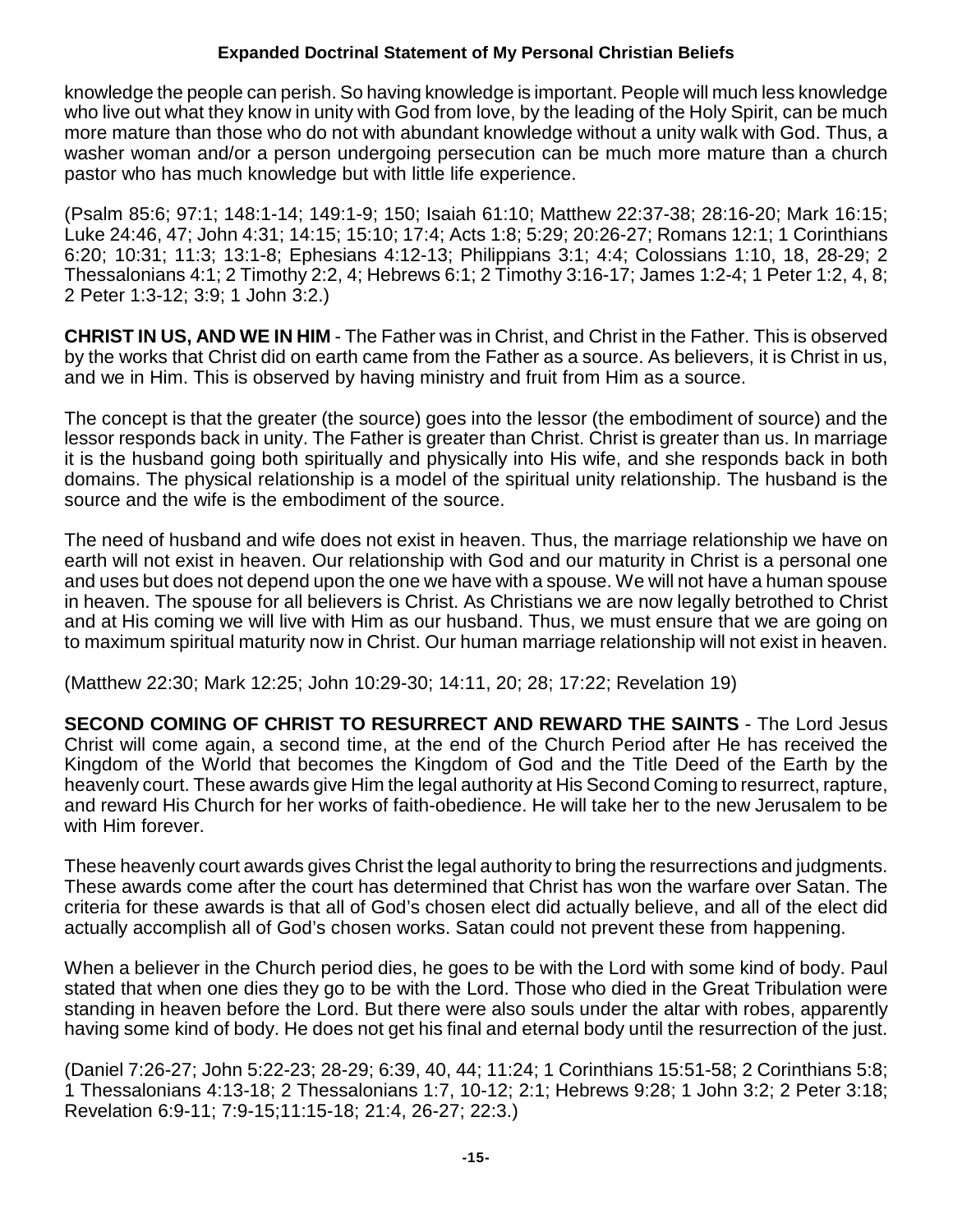**THE SECOND COMING OF CHRIST TO RESURRECT AND PUNISH UNBELIEVERS TO SATISFY GOD'S JUSTICE FOR SIN** - The Lord Jesus Christ will come again, after He received the Kingdom of the World that becomes the Kingdom of God and the Title Deed of the Earth, to resurrect, and judge unbelievers for their works of disobedience at the Great White Throne Judgment. He will cast them away from God into the Lake of Fire to suffer eternal punishment in order to satisfy God's judgment and justice for sin, according to their sinful works. They will go there because God's satisfied justice by the Cross will not have been placed to their personal account through living-faith in the Gospel. Unbelievers go there because they refused to accept God's love in His giving of the Gospel and work of Christ on the Cross, even when they had much evidence of God through creation and may have known about it. Man is without excuse if he did not receive the Gospel. He knew of God through his power in creation. He in effect chooses to go the Lake of Fire. (John 5:22-23; 28-29; Romans 1:16-23; 2 Thessalonians 1:7-9; Revelation 11:18; 19:11-21; 20:11-15; 21:8)

#### **APPENDIX**

**The Salvation Process** - God created Adam and Eve with perfect, but with immature (sinless at the time) natures that could sin. As a result these were not divine natures. When tested, both Adam and Eve failed the test by disobeying God. They ate the fruit of the forbidden tree of the knowledge of good and evil. They wanted the knowledge to become wise so they could run their own lives independent of God. The result was to become depraved with a fallen and sinful nature, called sin. As a result they came under the condemnation of God and were now in the Dominion of Satan. They now needed a Savior and a nature that could develop maturity in Christlikeness.

When a person believes in Christ and His work on the Cross in some manner, they are justified before God and they receive a new divine nature that can develop spiritual maturity in Christ-likeness. We know from the Scriptures that Abraham in his lifetime was justified by God. This was before the Cross came. So it appears that this justification looked forward to the Cross coming, that according to God's mind, occurred before the foundation of the world.

We are not told everything, but Abraham (and the other Old Testament believers) must have been baptized by the Holy Spirit in Old Testament times so that he could receive a new divine nature that cannot sin and allow him to go on to maturity in Christ walking by great faith. He still retrained the old sin nature that caused him to sin. Thus, this is the same for both the pre-Cross and post-Cross believers. As such Abraham (and others such as David) was led by the Holy Spirit to become mature in Christ, and also he was sealed by the Holy Spirit for a guarantee to go to heaven to be with God - the new Jerusalem for which he was looking.

However, when Abraham died, he was held somewhere called Abraham's bosom (Luke 16:19-31) according to the parable. (Abraham's bosom may have been in heaven or under the earth (See Ephesians 4:2-3) with the gulf between him and the unbelievers being held under the earth in hell. They were allowed to communicate.) Abraham was held there until the Cross came.

Christ, when on earth, said that He would build His Church, meaning future. He began His Church starting with the Day of Pentecost after His Resurrection and Ascension. After Christ satisfied God's justice for sin and ascended into heaven to receive all power in heaven and in earth, He also descended into the depths of the earth to take those captive there captive to be with Him. He took them to heaven with Him at that time. This is when Abraham and all the pre-Cross believers became legally part of Christ's Church and legally in the Kingdom of God. And then thereafter all believers became part of Christ's Church and are translated into the Kingdom of God. That is all believers were legally translated from the Dominion of Satan into the Kingdom of God.

(There is some reason to believe alternatively that all the Old Testament believers were taken to heaven with some